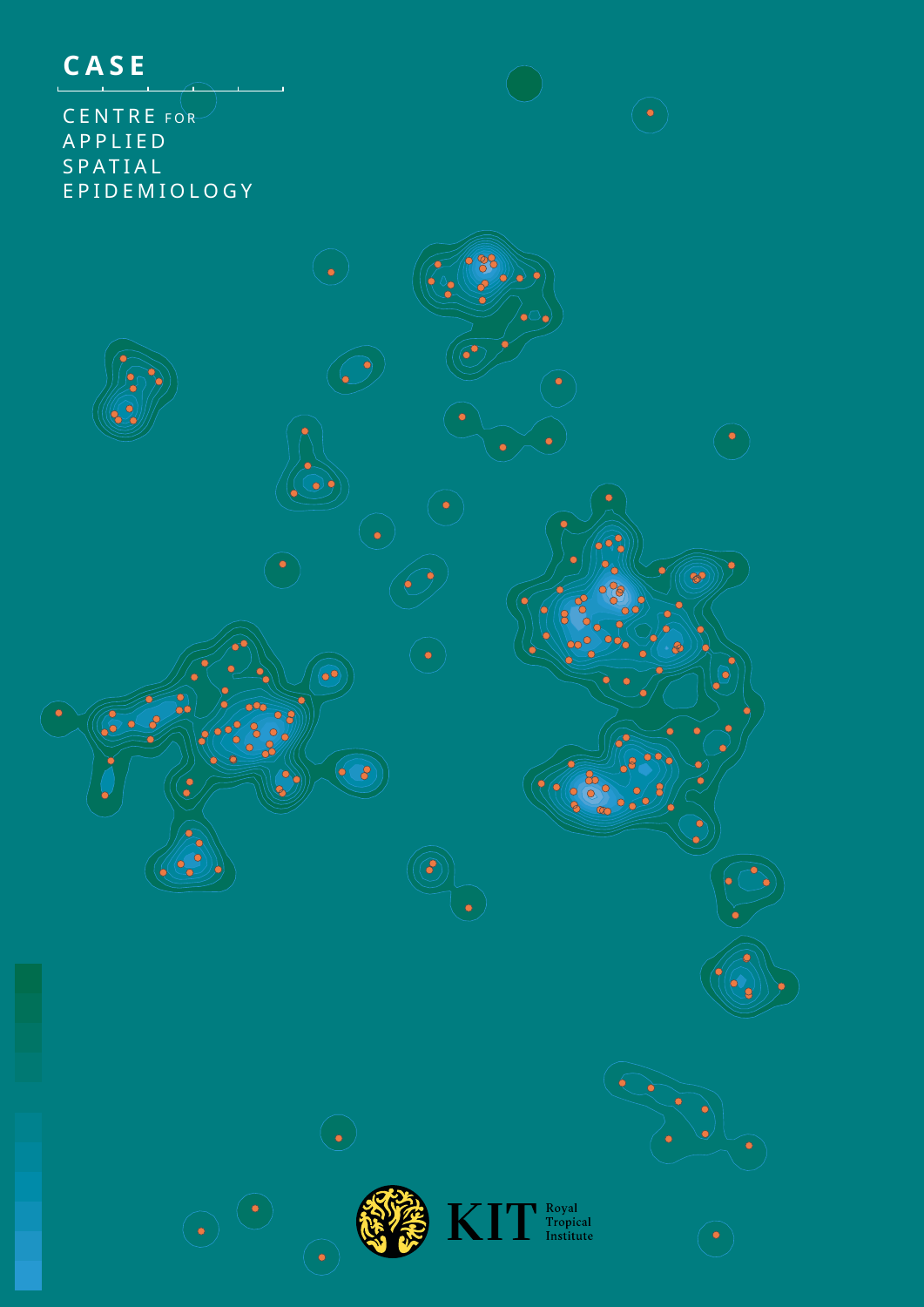# **Who we are**

**CASE**

CENTRE FOR A P P L I E D **SPATIAL** EPIDEMIOLOGY

The Centre for Applied Spatial Epidemiology (CASE) supports health professionals to make data-informed decisions. Our geographic analyses provide new opportunities for health managers, data analysts and decision-makers to better understand local variations in disease, learn from these insights, and prioritise health services delivery accordingly.

KIT Royal Tropical Institute established CASE to improve health interventions by aligning epidemiological approaches with evidencebased best practices. We work together with governments, institutes and NGOs in low- to middle-income countries, and encourage health managers to use available data and spatial analysis techniques to improve decision making and more effectively deliver health care to all.

CASE combines technical expertise in the fields of spatial statistics, geo-data management and impact evaluations with a broad content knowledge of various infectious and neglected tropical diseases including Tuberculosis (TB), HIV, and Malaria, among others — to support disease control programs. Over the last decade, we have been a leader in spatial epidemiology research and the development of Geographic Information System (GIS) tools and services for disease control.

Epidemiology traditionally focuses on the local conditions of a fixed geographical area where people experience disease. However, innovations in GIS and geoinformation technologies now allow us to measure and quantify the increasingly mobile and dynamic environment in which people are exposed to health hazards and disease. At CASE, we provide the tools to visualize the local nature, progression and spread of disease.

#### **About KIT Royal Tropical Institute**

CASE was established by KIT Royal Tropical Institute. KIT is an independent centre of expertise and education for sustainable development. We assist governments, NGOs and private corporations around the world to build equitable and sustainable societies. Our work focuses on health care, gender, economic development and intercultural cooperation.

Dedicated to the Sustainable Development Goals (SDGs) of the United Nations, our experts' work focuses on producing measurable, independent results. More than 80 expert staff work across disciplines including public health systems, epidemiology, sexual and reproductive health rights, agricultural innovation, food value-chains, gender relations, and inclusive finance. The knowledge we generate is disseminated through assessment & advisory services, research, teaching, training, and

agenda-setting events.

**CASE**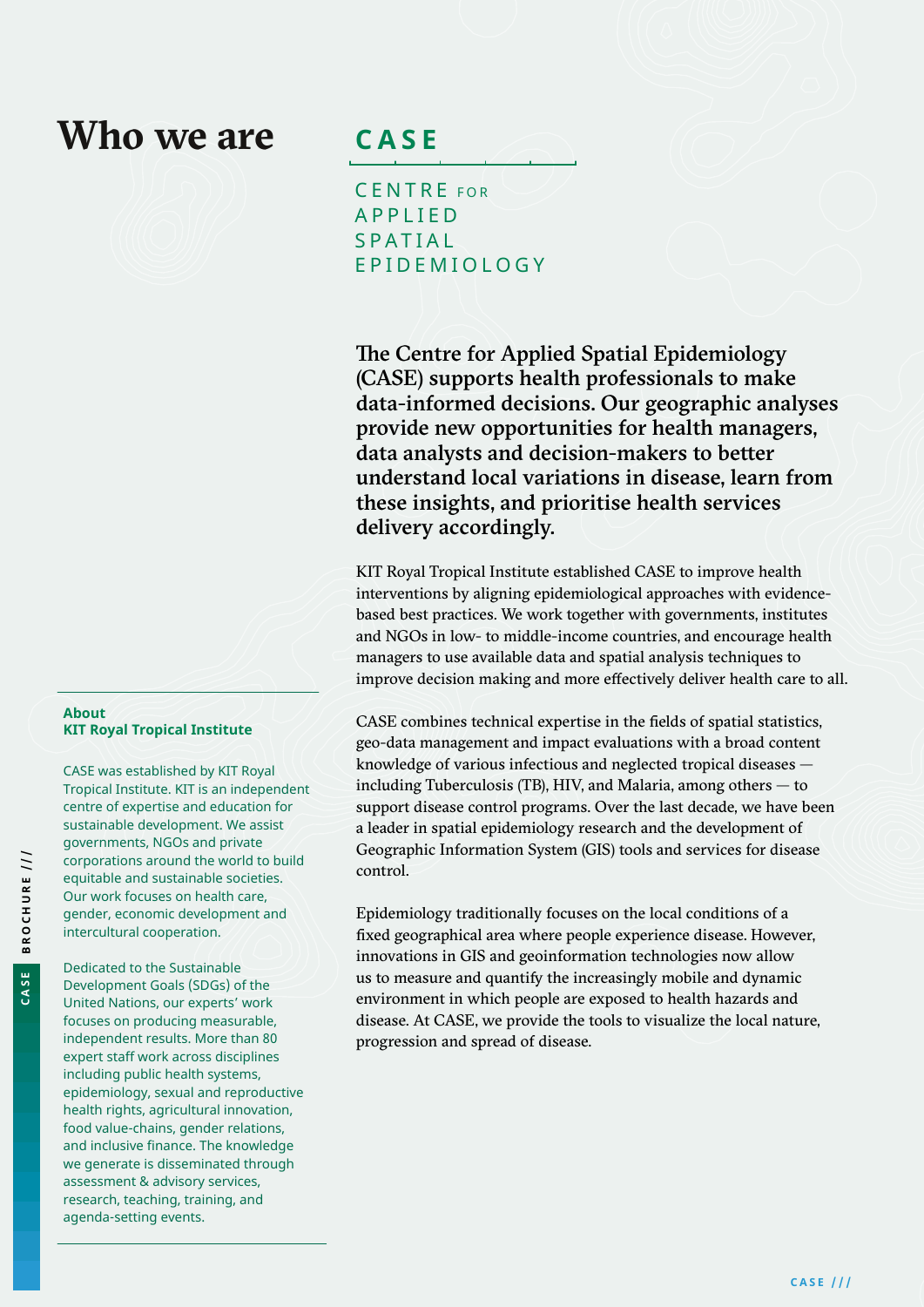# **Our Products & Services**

**Learn more at: www.kit.nl/match**

**Learn more at: www.kit.nl/health/study**

### **THE MATCH APPROACH**

A cornerstone of the Centre for Applied Spatial Epidemiology is the MATCH Approach. This innovative geo-spatial analysis framework evaluates the effectiveness of interventions in the context of the local disease risk, burden and health efforts. This information is crucial to inform local interventions. We link data to policy objectives, combine and simplify complex data into a more intuitive format and build capacity for data management and analysis. The MATCH Approach employs and analyses multiple — and often underused — sources of geographically, temporally and demographically disaggregated data on epidemiological risk factors. This enables decision makers to use their program data to make better informed decisions supported by local evidence. MATCH is currently being applied to support TB programs around the world to identify persistent gaps in program functioning which lead to over four million people with TB not being diagnosed or reported globally. MATCH provides a valuable tool to identify geographic areas where TB case detection, diagnosis and reporting can be strengthened.

### **TRAINING AND EDUCATION**

Using innovative geo-spatial tools opens new perspectives on how we consider the effect of geographic contexts on health. To ensure that these innovations are accessible and become embedded in routine analyses and presentation, continuous knowledge transfer and capacity building amongst data managers, analysts and M&E experts is required. Simultaneously, outputs of the application of analytical tools need to be critically appraised and interpreted within local context to provide value for planning. As part of our projects and program support we train local counterparts and work closely with stakeholders. In this way we build capacity and create ownership of the process and outcomes which will inform health planning, beyond the support provided by KIT.

KIT also houses an education centre with Masters' programmes and advanced courses for health professionals — all aimed at strengthening health systems around the world. The courses are offered in cooperation with the Vrije Universiteit Amsterdam.

### **DATA DISCLOSURE AND PROCESSING**

Much of the effort required to generate maps and apply spatial analysis to routinely collected programme data relies on the availability and accessibility of health data. Recently, many health programmes have adopted electronic data systems, such as the DHIS2, to collect, store an manage project data. This data is accessible via customizable interfaces which allow users to perform basic analysis for monitoring purposes. To leverage these applications and fully disclose the data contained within these resources, CASE developed a GIS plugin which makes data stored and managed using DHIS2 fully interoperable with Quantum GIS, therefore enabling the integration of data across various geographic units and scales.